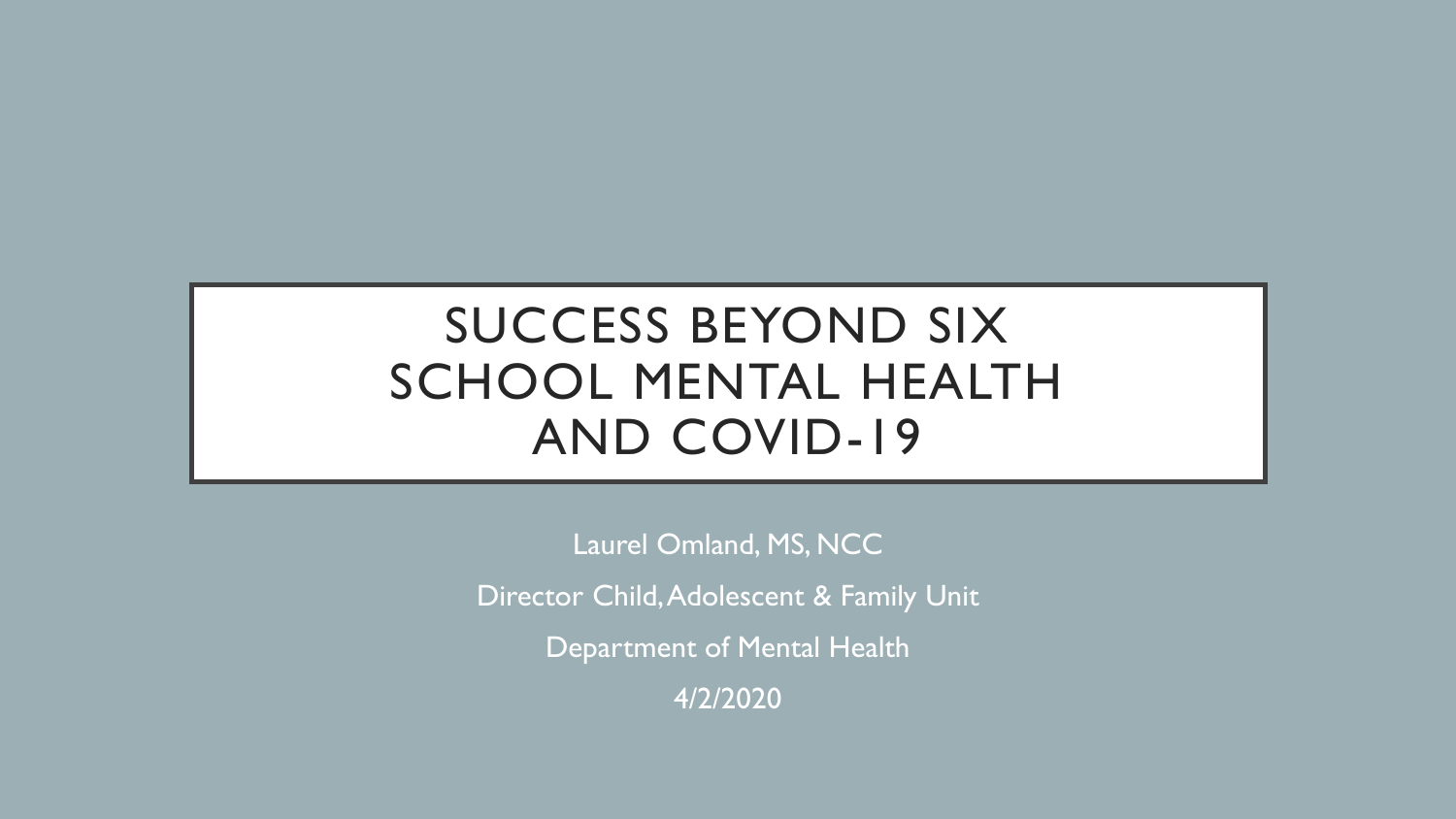## QUICK SB6 OVERVIEW

- Success Beyond Six (SB6) is the name for the Medicaid funding mechanism for school mental health services provided through Designated mental health Agencies in partnership with a Local Education Agency (LEA; school district)
- FY20  $\sim$  \$70M budget; 831 FTEs; over 3K students
- There are LEA/DA contracts for SB6 school mental health in nearly every school district in Vermont and 13 independent schools

|                           | <b>Total in</b> | <b>With any</b> |
|---------------------------|-----------------|-----------------|
| <b>SFY 2020</b>           | <b>VT</b>       | $SB6 \# (%)$    |
| <b>Public Schools</b>     | 292             | 201(69%)        |
| <b>Supervisory Unions</b> | 53              | 48 (91%)        |

Services & Funding Structures:

| <b>School-Based Clinical Services</b>              | Monthly Case Rate |  |
|----------------------------------------------------|-------------------|--|
| School-Based Behavioral services   Fee-For-Service |                   |  |
| <b>C.E.R.T. Therapeutic Schools</b>                | Daily Rate        |  |

Report: [Review of Success Beyond Six:](https://mentalhealth.vermont.gov/sites/mhnew/files/documents/AboutUs/Leg/Act72_SecE-314-1_SB6-Final_2020-1-15.pdf)  School Mental Health Services [Act 72 \(2019\), Section](https://mentalhealth.vermont.gov/sites/mhnew/files/documents/AboutUs/Leg/Act72_SecE-314-1_SB6-Final_2020-1-15.pdf) E.314.1. [January 15, 2020](https://mentalhealth.vermont.gov/sites/mhnew/files/documents/AboutUs/Leg/Act72_SecE-314-1_SB6-Final_2020-1-15.pdf)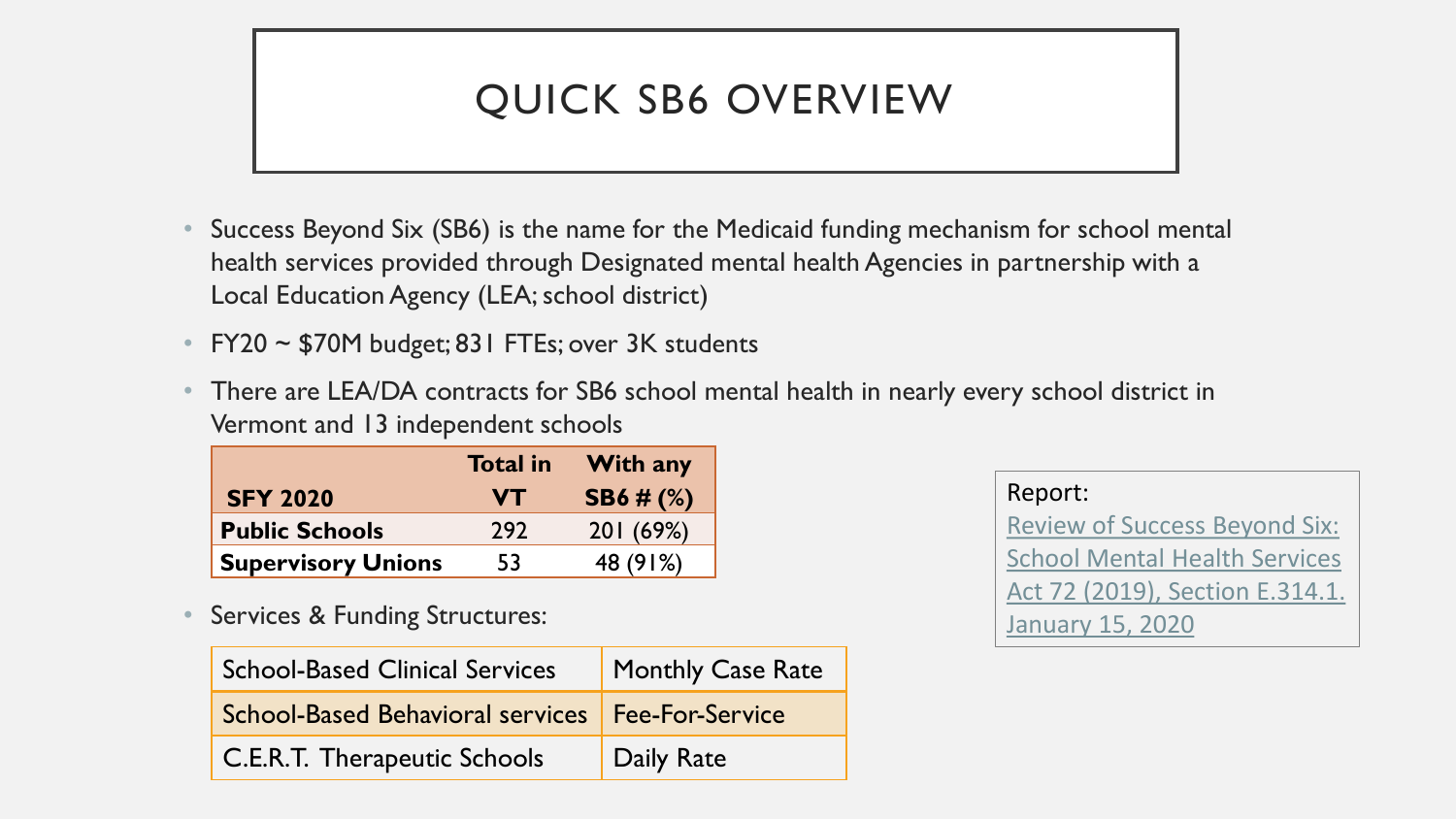DMH GUIDANCE FOR COVID-19

- DMH developed guidance based on emerging information [https://mentalhealth.vermont.gov/information-coronavirus](https://mentalhealth.vermont.gov/information-coronavirus-covid-19-0/service-providers)covid-19-0/service-providers
- Essential Services guidance for DA/SSAs mental health services
- DMH & DVHA leveraged Covid-19 related Medicaid flexibilities to alleviate restrictions on service delivery and payment mechanisms
- Success Beyond Six (SB6) guidance to DAs on provision of school mental health services during school closure/ remote learning
- DMH held "office hours" for open communication with DA leadership regarding SB6 needs and changes related to Covid-19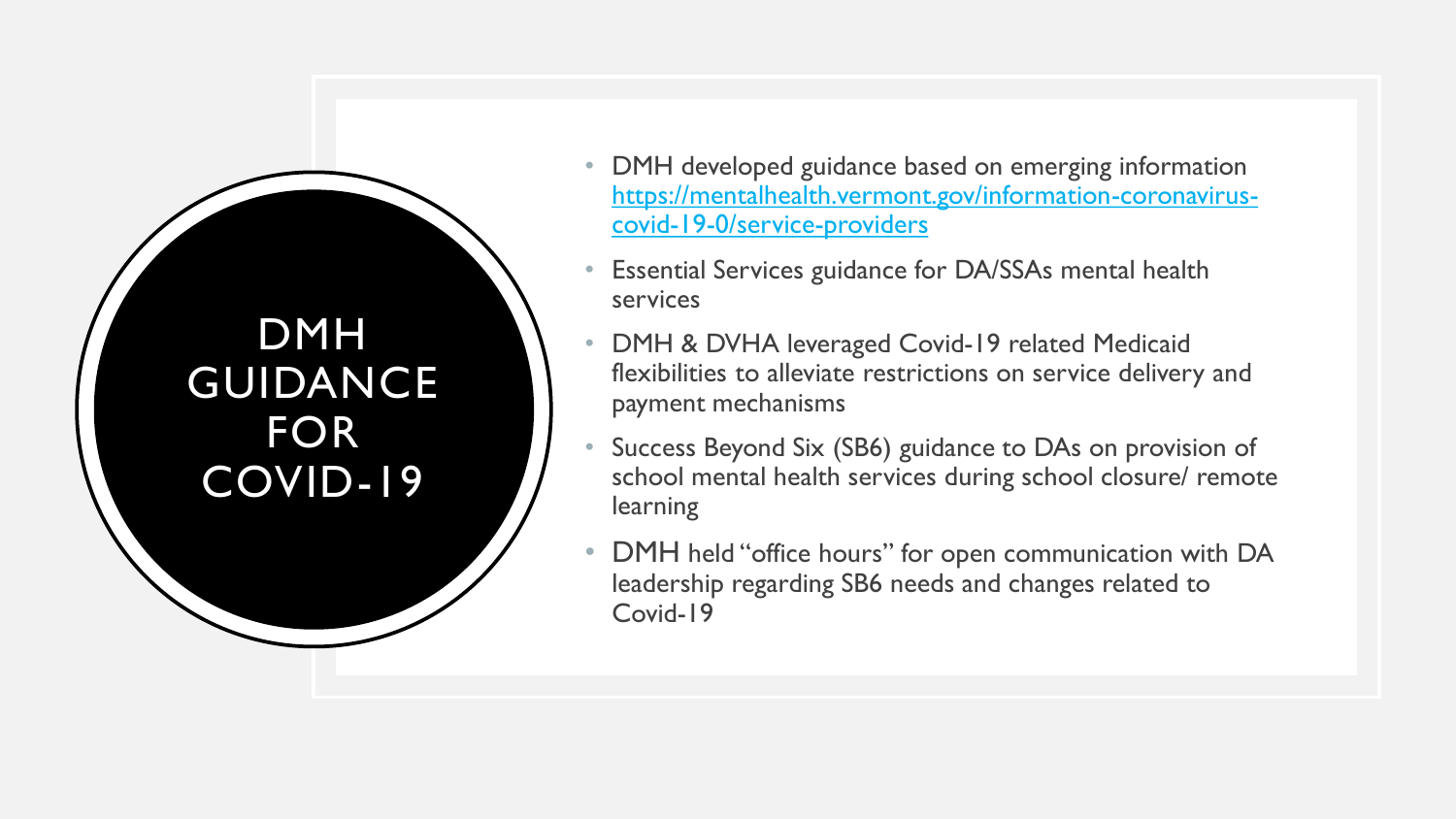#### SB6 GUIDANCE FOR COVID-19

Goals are to maintain services to the greatest extent possible for students & families, staff retention, flow of funding to DAs, and safety for all

#### SB6-specific changes in place:

- All SB6 services may be provided through telehealth (video + audio) or phone (audio only) with the student and/or family in their home or chosen setting during this period
- DMH lowered minimum thresholds of service to bill SB6 services for the services with case rate/ daily rate
	- School-based clinicians monthly case rate: lowered from 2 hours of a qualifying service per month to 1 hour of a qualifying service per month
	- **CERT** (therapeutic schools) daily rate: lowered from 2 hours of a qualifying service to 15 minutes of a qualifying service per day
- DMH allowing delayed match payments within fiscal year
	- Asking DAs to confirm match will continue to flow from LEAs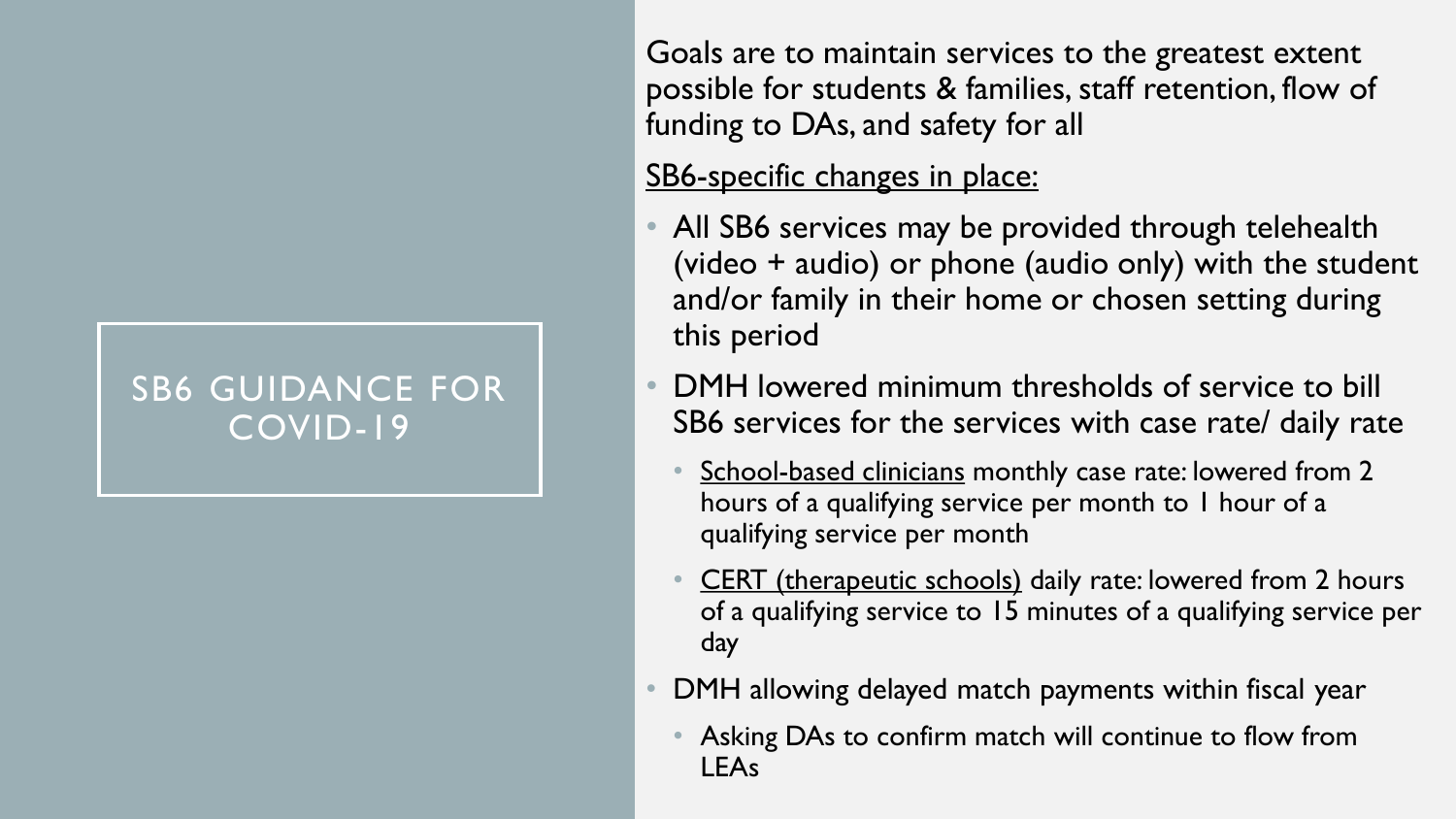### CONTINUED FOCUS: BEHAVIORAL INTERVENTION PROGRAM

- Behavioral Intervention Programs are Fee-for-Service and are seeing biggest impact of reduced service & billing
	- 566 BI FTEs; 42 BCBA FTEs;
- Exploring emergency case rate to shore up fiscal risk and staff retention
	- DMH working closely with DA Execs, CFOs, Program Directors and DVHA Payment Reform team
- DAs looking to redeploy staff who cannot perform typical duties
- DAs may need to issue temporary lay-offs of some BI Program staff if cannot redeploy or have emergency case rate structure in place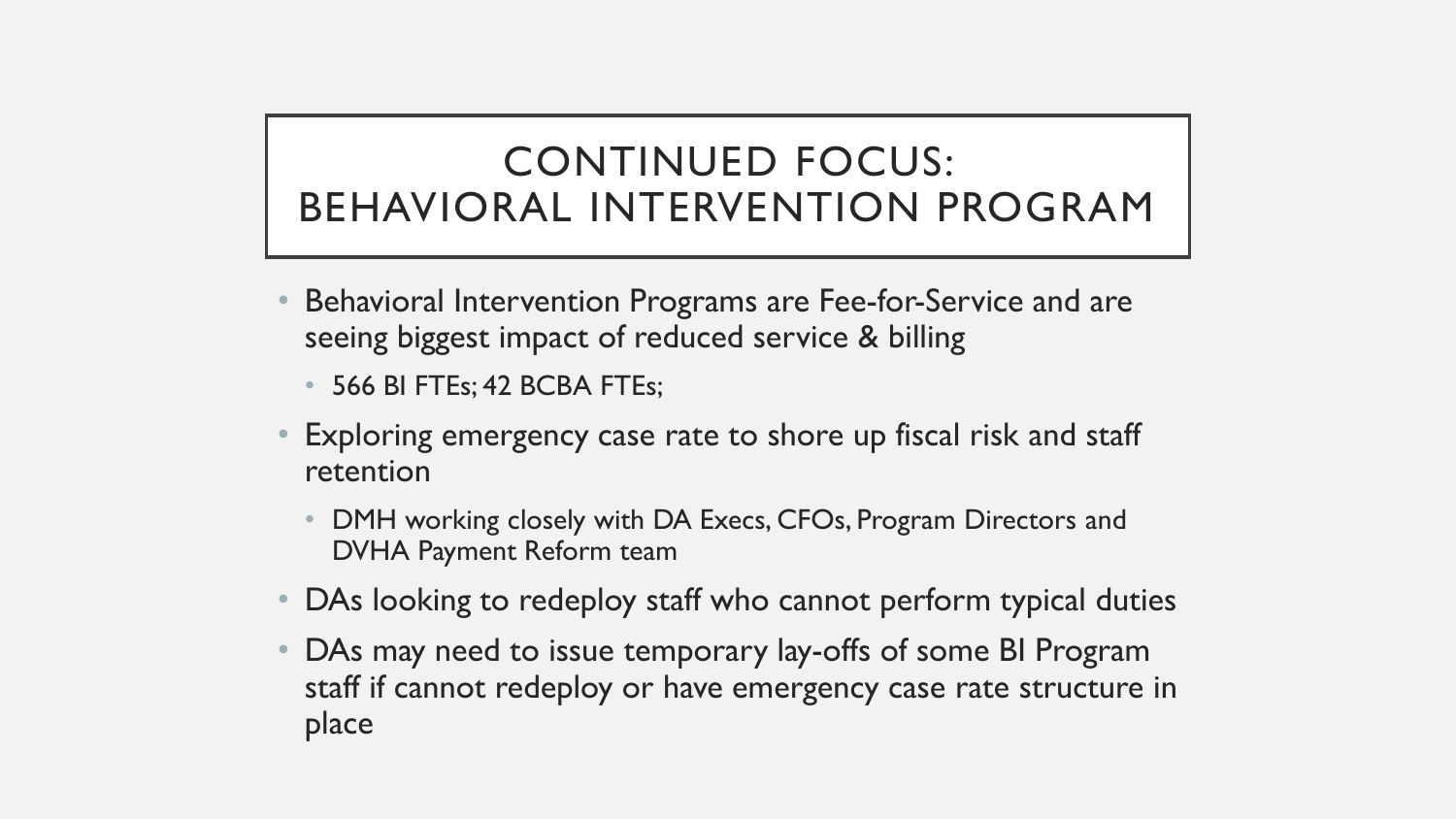CURRENT SB6 **SERVICE STATUS** 

- All DAs have shifted their service delivery and are connecting with families and students for continued mental health support
- DAs are arranging services based on clinical need, family availability and ability to access supports through alternate methods, while following the governor's directives and VDH guidance
- DAs are connecting with schools to coordinate plans for students. Collaborative teams are still functioning through remote methods (E.g. Educational Support Teams)
- Concerns about some students who don't have internet or, in a few cases, phones for remote check -in supports